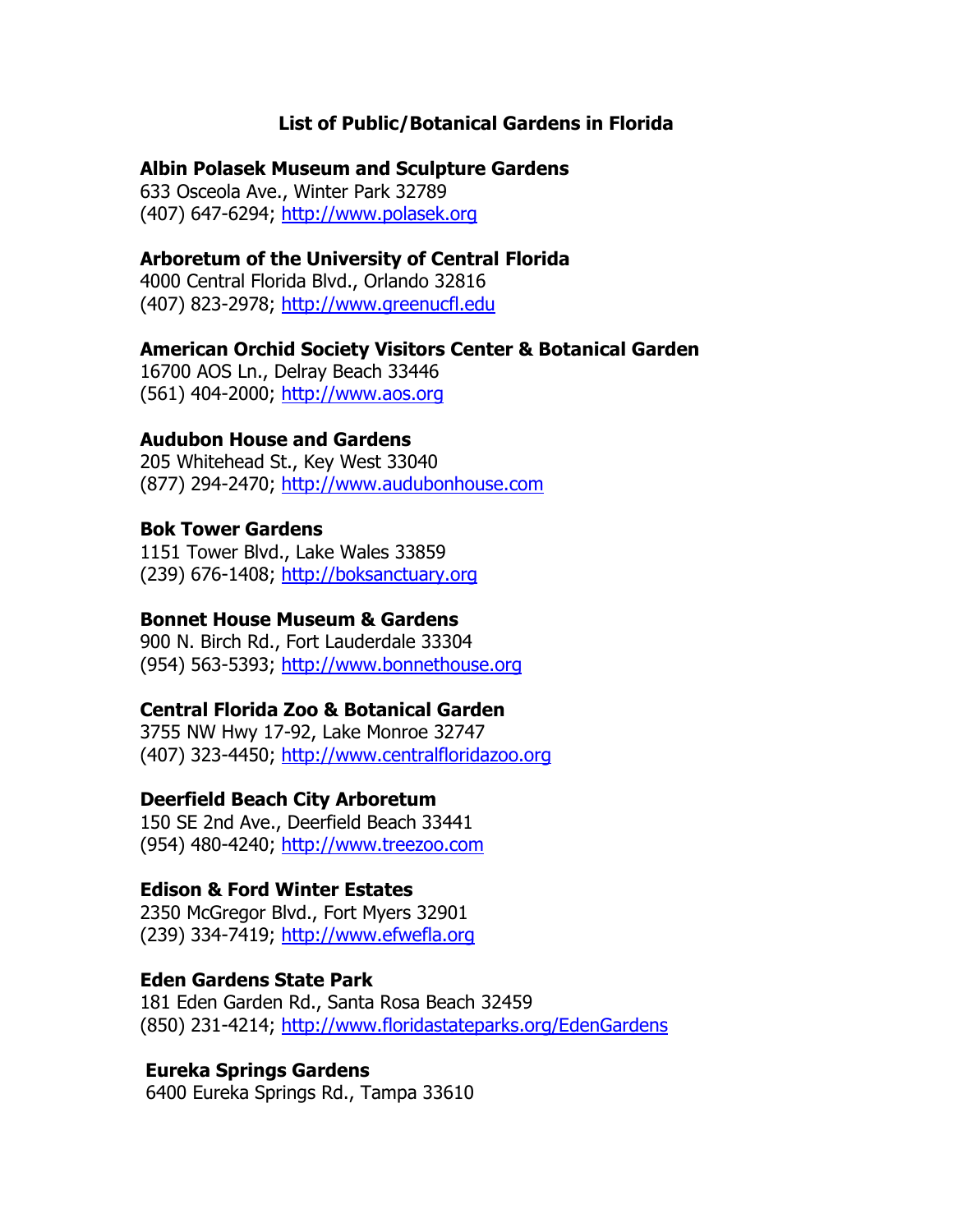(813) 744-5536; [http://www.hillsboroughcounty.org](http://www.hillsboroughcounty.org/)

## **[Everglades Wonder Gardens](http://www.sanybel.com/everglades_wonder_gardens.htm)**

27180 Old US 41, Bonita Springs 34135 (941) 992-2591; [http://www.evergladeswondergardens.com](http://www.evergladeswondergardens.com/)

## **Fairchild Tropical Botanic Garden**

10901 Old Cutler Rd., Coral Gables 33156 (305) 667-1651; [http://www.fairchildgarden.org](http://www.fairchildgarden.org/)

# **Flamingo Gardens**

3750 S. Flamingo Rd., Davie 33330 (954) 473-2955; [http://www.flamingogardens.org](http://www.flamingogardens.org/)

# **The Florida Botanical Gardens**

12520 Ulmerton Rd., Largo 33774 (727) 582-2200; [http://www.flbg.org](http://www.flbg.org/)

# **Florida Citrus Arboretum**

FL Dept. of Agriculture & Consumer Services 3027 Lake Alfred Rd. (Hwy 17), Winter Haven 33881 (863) 298-7712; [http://www.freshfromflorida.com](http://www.freshfromflorida.com/)

# **Florida Institute of Technology Botanical Gardens**

150 W. University Blvd., Melbourne 32901 (321) 674-8125; [http://www.facilities.fit.edu](http://www.facilities.fit.edu/)

# **Friends of the Milton Gardens**

5988 Hwy. 90, Bldg. 4900, Milton 32583 (850) 983-5216; [http://www.frec.ifas.ufl.edu](http://www.frec.ifas.ufl.edu/)

## **Fruit and Spice Park**

24801 SW 187<sup>th</sup> Ave., Homestead 33031 (305) 247-5727; [http://www.fruitandspicepark.org](http://www.fruitandspicepark.org/)

# **John C. Gifford Arboretum**

1301 Memorial Dr., University of Miami Coral Gables 33146 (305) 284-5364; <http://www.bio.miami.edu/arboretum>

# **Gizella Kopsick Palm Arboretum**

901 N. Shore Dr., St. Petersburg 33713 (727) 893-7441; [http://www.stpete.org](http://www.stpete.org/)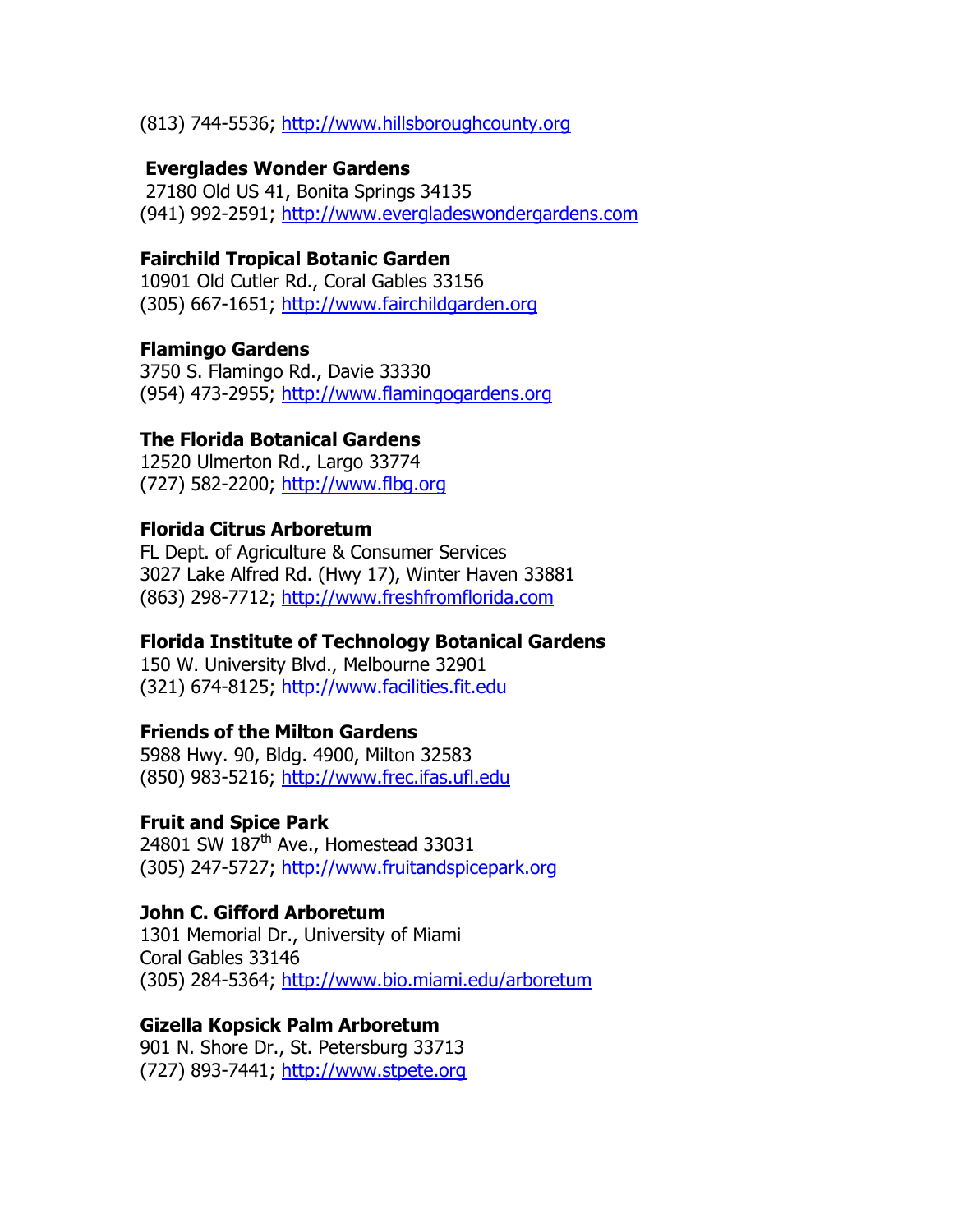## **Harry P. Leu Gardens**

1920 N. Forest Ave., Orlando 32803 (407) 246-2620; [http://www.leugardens.org](http://www.leugardens.org/)

# **Heathcote Botanical Gardens**

210 Savannah Rd., Fort Pierce 34982 (772) 464-4672; [http://www.heathcotebotanicalgardens.org](http://www.heathcotebotanicalgardens.org/)

# **The Kampong (part of the National Tropical Botanical Garden)**

4013 Douglas Rd., Coconut Grove 33133 (305) 442-7169; [http://www.ntbg.org](http://www.ntbg.org/)

# **Kanapaha Botanical Gardens**

4700 SW  $58<sup>th</sup>$  Dr., Gainesville 32608 (352) 372-4981; [http://www.kanapaha.org](http://www.kanapaha.org/)

# **Key West Tropical Forest and Botanical Garden**

5210 College Rd., Key West 33040 (305) 296-1504; [http://www.keywestbotanicalgarden.org](http://www.keywestbotanicalgarden.org/)

# **Kraft Azalea Gardens**

1300 Alabama Dr., Winter Park 32789 (407) 599-3334

# **Alfred B. Maclay Gardens State Park**

3540 Thomasville Rd., Tallahassee 32809 (850) 487-4556;<http://www.floridastateparks.org/EdenGardens>

## **The Marie Selby Botanical Gardens**

811 S. Palm Ave., Sarasota 34236 941) 366-5731; [http://www.selby.org](http://www.selby.org/)

# **McKee Botanical Garden**

350 US Highway 1, Vero Beach 32962 (772) 794-0601; [http://www.mckeegarden.org](http://www.mckeegarden.org/)

## **Mead Botanical Garden**

1300 S. Denning Dr., Winter Park 32789 (407) 644-5770; [http://www.meadgarden.org](http://www.meadgarden.org/)

## **Miami Beach Botanical Garden**

2000 Convention Center Dr., Miami Beach 33139 (305) 673-7256; [http://www.mbgarden.org](http://www.mbgarden.org/)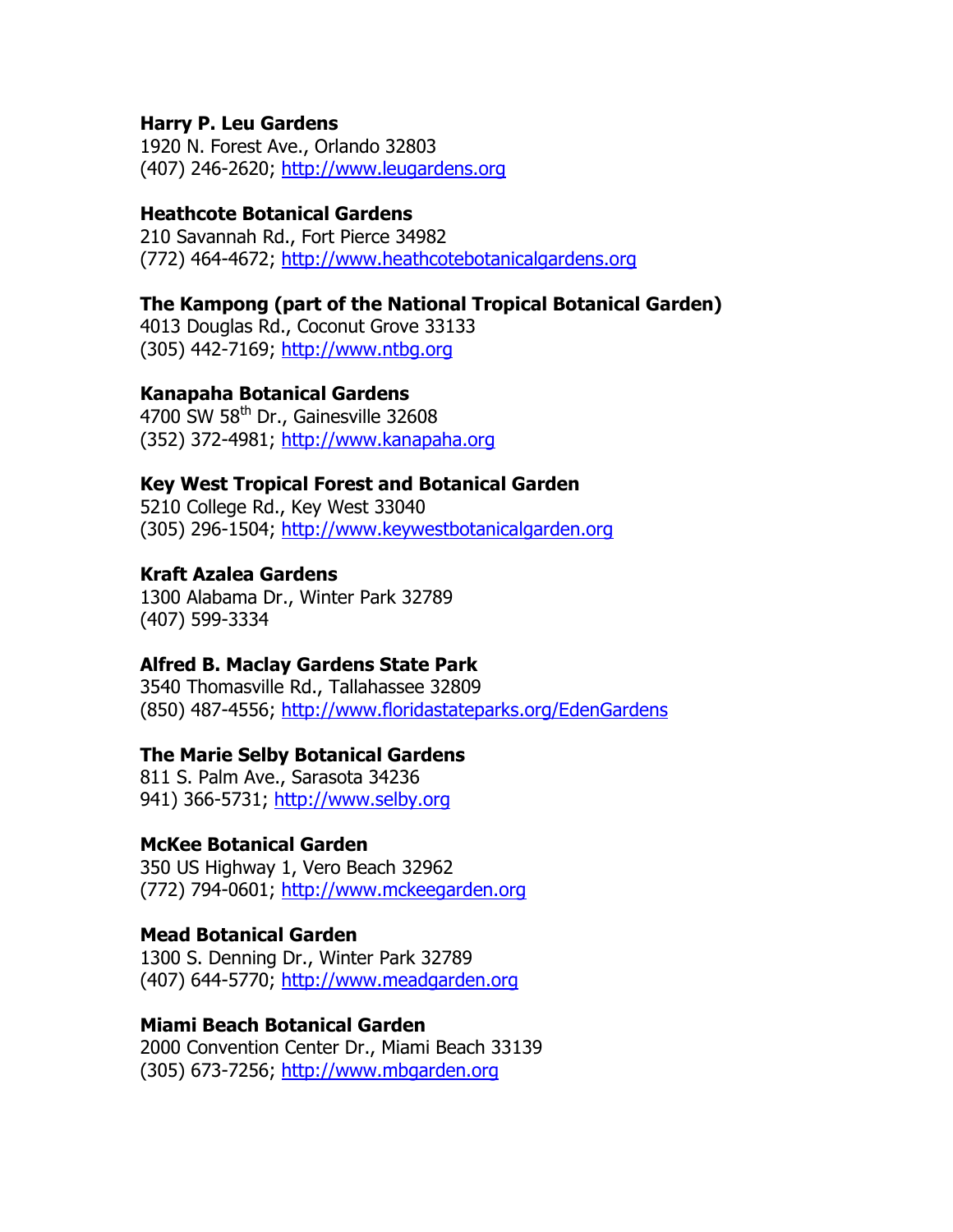## **Montgomery Botanical Center**

11901 Old Cutler Rd., Miami 33156 (305) 667-3800; [http://www.montgomerybotanical.org](http://www.montgomerybotanical.org/)

### **Morikami Museum and Japanese Garden**

4000 Morikami Park Rd., Delray Beach 33446 (561) 495-0233; [http://www.morikama.org](http://www.morikama.org/)

### **Mounts Botanical Garden**

559 North Military Trail, West Palm Beach 33415 (561) 233-1757; [http://www.mounts.org](http://www.mounts.org/)

### **Naples Botanical Garden**

4820 Bayshore Dr., Naples 34112 (239) 643-7275; [http://www.naplesgarden.org](http://www.naplesgarden.org/)

#### **Nature Coast Botanical Gardens**

1489 Parker Ave., Springhill 34606; (352) 683-9933; [http://naturecoastbotanicalgardens.com](http://naturecoastbotanicalgardens.com/)

# **[Ormond Memorial Gardens and Art Museum](http://www.ormondartmuseum.org/)**

78 E. Granada Blvd., Ormond Beach 32174 (386) 676-3347; [http://www.ormondartmuseum.org](http://www.ormondartmuseum.org/)

#### **Palm and Cycad Arboretum**

Florida Community College at Jacksonville 11901 Beach Blvd., Jacksonville

# **Palma Sola Botanical Park**

9800 17<sup>th</sup> Ave. NW, Bradenton 34209 (941) 761-2866; [http://www.palmasolabp.com](http://www.palmasolabp.com/)

### **[Ravine State Gardens](http://www.abfla.com/parks/RavineGardens/ravinegardens.html)**

1600 Twigg Street, Palatka 32712 (904) 329-3721; [http://www.floridastateparks.org](http://www.floridastateparks.org/EdenGardens)

## **[Rockefeller Gardens](http://echotourism.com/cultural/casements.htm)**

The Casements Cultural Center, 25 Riverside Drive, Ormond Beach 32176; (386) 676-3216

#### **Sarasota Jungle Gardens**

3701 Bayshore Rd., Sarasota 34254 (941) 355-5305; [http://www.sarasotajunglegardens.com](http://www.sarasotajunglegardens.com/)